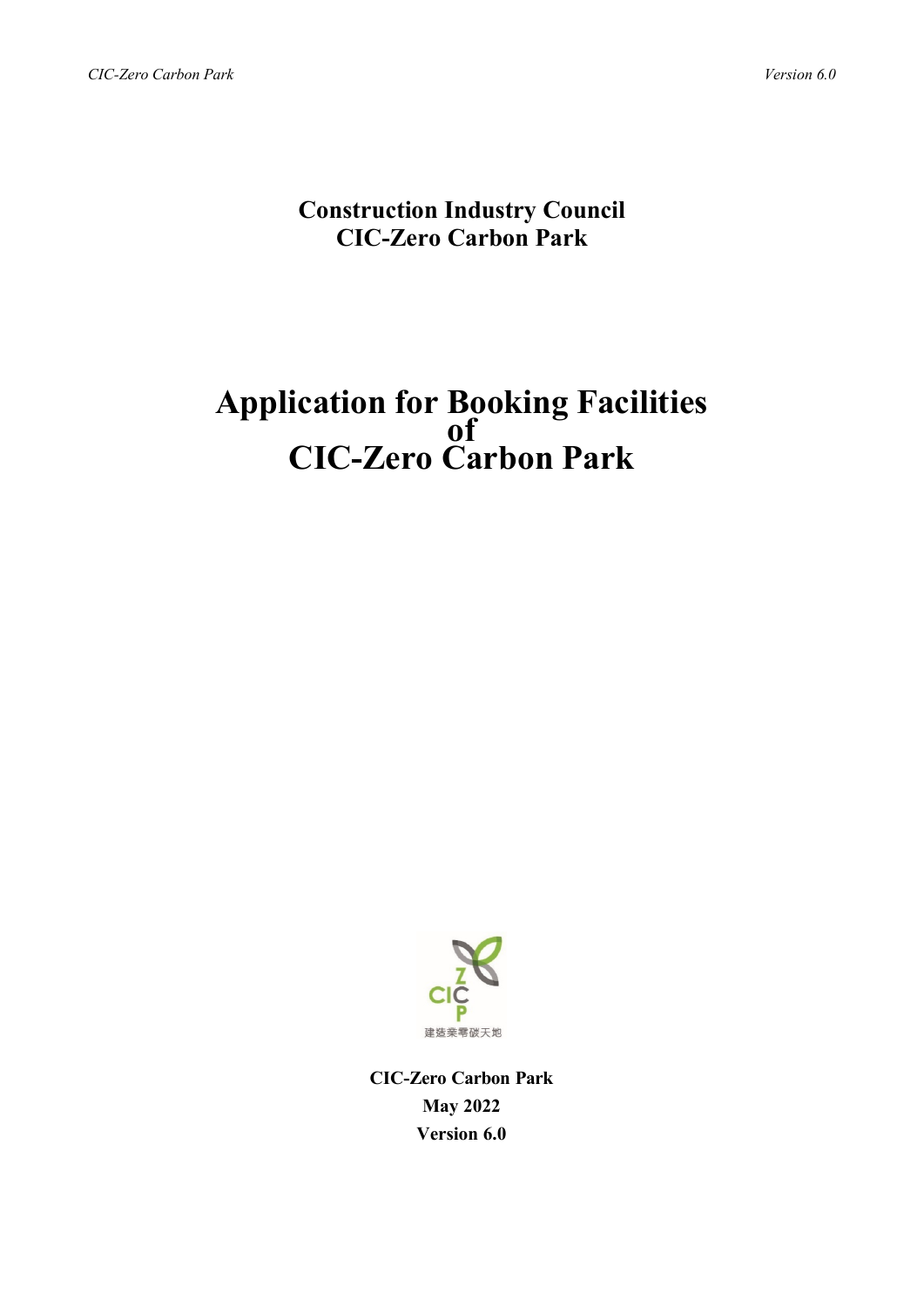## **Booking Form**

### **1.1 Event Particulars**

| (1) Please select Facility<br><b>Indoor Exhibition Areas:</b><br>Multi-purpose Hall<br><b>Outdoor Exhibition Areas:</b><br>Eco-plaza<br>AIPV Canopy (1)<br>(2) Event Name (in English): | Hallway<br><b>ZCP Mini Grassland</b><br><b>ZCP</b> Grassland<br>AIPV Canopy (2) |               |                                     |  |  |  |  |
|-----------------------------------------------------------------------------------------------------------------------------------------------------------------------------------------|---------------------------------------------------------------------------------|---------------|-------------------------------------|--|--|--|--|
|                                                                                                                                                                                         |                                                                                 | (In Chinese): |                                     |  |  |  |  |
| $(3)$ Event Date & Time:                                                                                                                                                                | Date:                                                                           |               | (4) Expected Number of Participants |  |  |  |  |
| $(5)$ Set-up /move-in                                                                                                                                                                   | Time:                                                                           | Date:         |                                     |  |  |  |  |
| Date & Time<br>Time:                                                                                                                                                                    |                                                                                 |               |                                     |  |  |  |  |
| $(6)$ Dismantle /move-out<br>Date:                                                                                                                                                      |                                                                                 |               |                                     |  |  |  |  |
| Date & Time                                                                                                                                                                             |                                                                                 | Time:         |                                     |  |  |  |  |
| (7) Guest Arrival and Departure Time (if applicable):                                                                                                                                   |                                                                                 |               |                                     |  |  |  |  |
| (8) Nature of Event:                                                                                                                                                                    |                                                                                 |               |                                     |  |  |  |  |
| Lectures/ Seminars                                                                                                                                                                      |                                                                                 | Ceremony      | Exhibition                          |  |  |  |  |
| Banquet / Cocktail                                                                                                                                                                      | Conference<br>Concert                                                           |               |                                     |  |  |  |  |
| Wedding Ceremony                                                                                                                                                                        | <b>Sales Event</b><br>Film / Advertising Shooting                               |               |                                     |  |  |  |  |
| Recreational Event                                                                                                                                                                      | Others (please specify)                                                         |               |                                     |  |  |  |  |
| (9) Purpose [or Subject ] of the Event:                                                                                                                                                 |                                                                                 |               |                                     |  |  |  |  |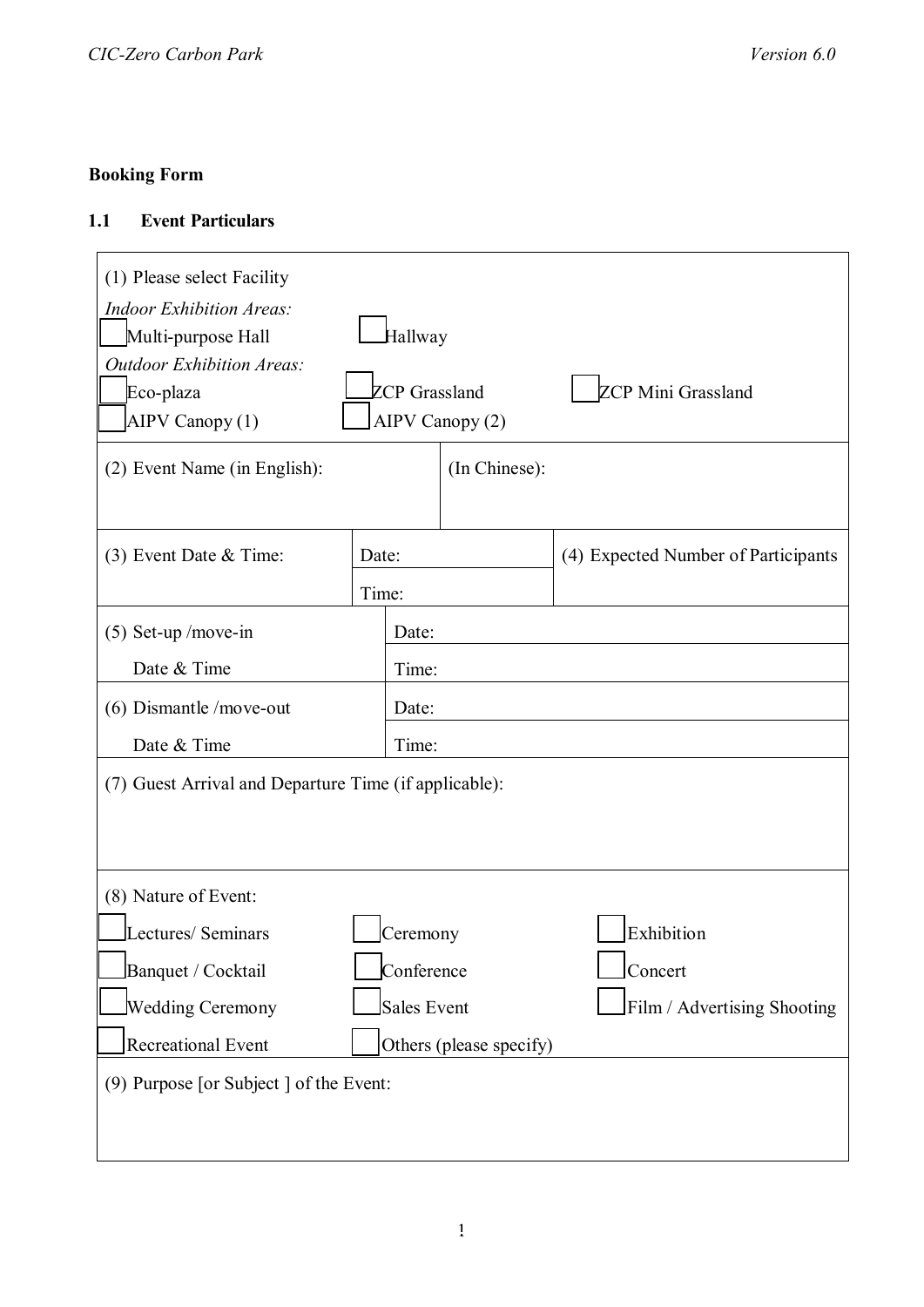| (10) Target participants:                                                                                                                                                                                                                                                                                                                                               |  |  |  |  |
|-------------------------------------------------------------------------------------------------------------------------------------------------------------------------------------------------------------------------------------------------------------------------------------------------------------------------------------------------------------------------|--|--|--|--|
| (11) Equipment Needed:<br>Chair(Qty:<br>Table (Qty:<br>Wireless Microphone (Qty:<br><b>Speech Podium</b><br><b>ZCP</b> Guided Tour<br>Indoor LED Screen                                                                                                                                                                                                                 |  |  |  |  |
| Please provide:<br>(12)<br>Event rundown<br>Floor plan indicating the location of tables, booths, stages, equipment, etc.<br>Media plan (if any)<br>Carbon reduction / environmental friendly proposal (if any)<br>(Submission of relevant proposal may entitle discounted charge rate and obtain the<br>"Carbon Reduction Activity Certificate" issued by the CIC-ZCP) |  |  |  |  |

## **1.2 Organiser's Information**

| (1) Name of Organiser      | (In English)                                        |     |  |  |  |
|----------------------------|-----------------------------------------------------|-----|--|--|--|
|                            | (In Chinese)                                        |     |  |  |  |
| (2) Address of Organiser   |                                                     |     |  |  |  |
| (3) Contact Person         | Mr. / Ms.                                           |     |  |  |  |
| (4) Contact Info           | Direct / Mobile                                     | Fax |  |  |  |
|                            | Email                                               |     |  |  |  |
| (5) Nature of Organisation | Professional Group                                  |     |  |  |  |
|                            | Government Department / Statutory Organisation      |     |  |  |  |
|                            | Commercial Organisation                             |     |  |  |  |
|                            | Charitable/Community/Non-Profit Making Organisation |     |  |  |  |
|                            | <b>Educational Institution</b>                      |     |  |  |  |
|                            | Others                                              |     |  |  |  |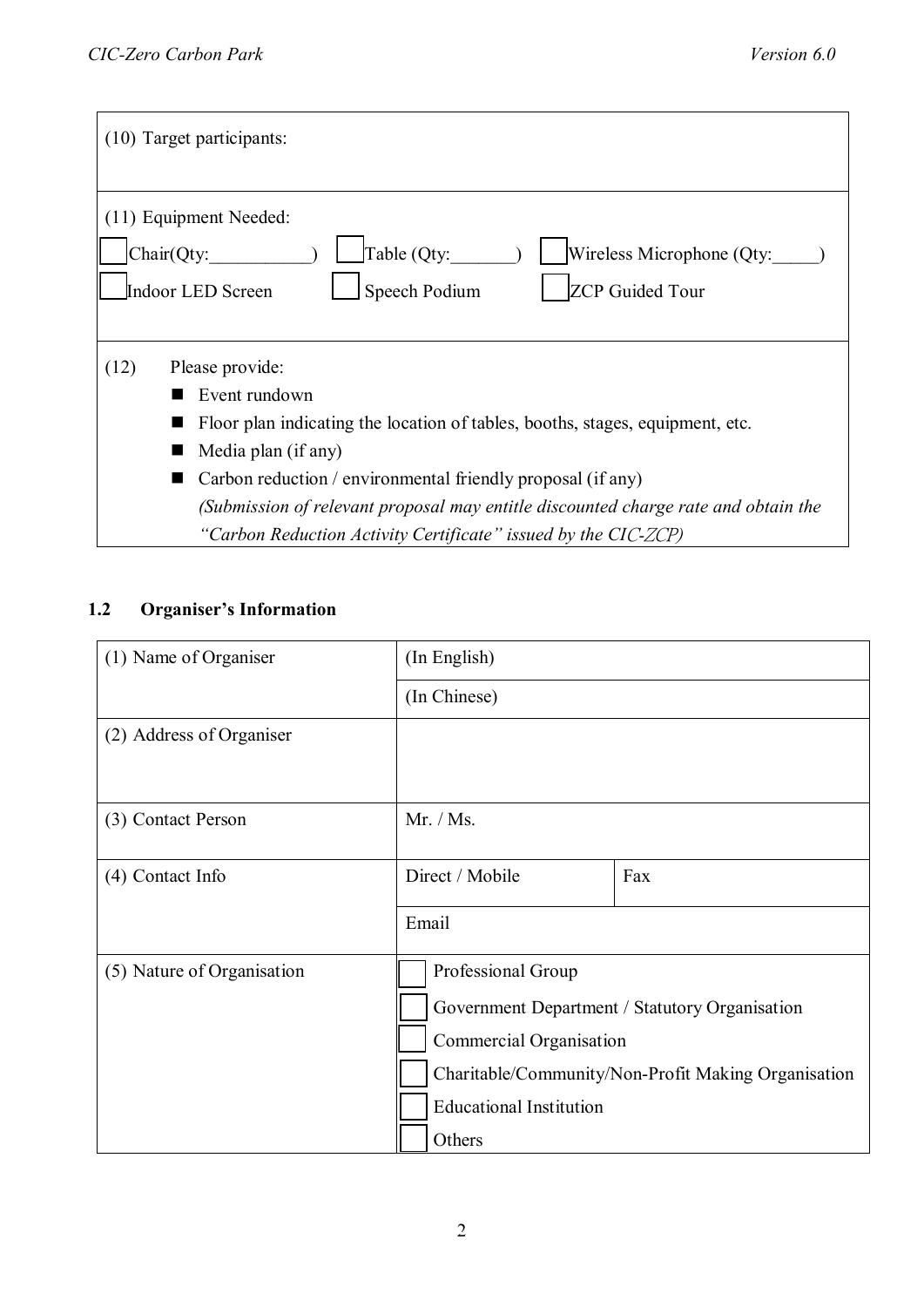#### **1.3 Vendors**

A list of vendors, including their contact person(s), phone number(s), email address(es), planned arrival and departure time(s), and materials to be delivered, are attached to this application.

#### **Personal Data Collection Statement**

- 1. CIC-ZCP and Construction Industry Council (referred collectively as "we", "our", or "us") collect personal information from you during the application process for various forms of activities, or during the course of activities (if you are enrolled as a participant), which may include your name, gender, age, mobile number, email address, username on social media, hobbies and interests, as well as other information. Provision of your personal data is voluntary. In the event that you refuse to provide certain information required, we may not be able to process your application for the relevant activity.
- 2. Personal data collected may be used by us for the purposes of: (a) our activities that you participate in, including processing applications for activities; (b) organization, promotion and publicity of activities that you participate in and any of our future activities; (c) statistical study on participants of activities; (d) internal study and analysis; and (e) marketing research. Our use of your personal data may include generating materials from or containing your personal data. We may disclose or transfer your personal data to any agent, contractor or third party service provider ("Third Party Service Providers") who provides administrative, telecommunications, computer and other services to us in connection with the processing and storage of your data for the purposes stated above.
- 3. Our Third Party Service Providers are subject to a duty of confidentiality and are contractually bound to protect your personal data privacy and to only use your personal data in connection with the purpose specified in paragraph 2 above and not for their own purpose.
- 4. You have the right to request access to and correction (including erasure) of your personal data held by us. If you wish to access or correct your personal data, please contact: Assistant Customer Engagement Manager (Address: 8 Sheung Yuet Road, Kowloon Bay, Hong Kong / Email:  $\frac{zcp(a)cic.hk}{2c}$
- 5. We intend to use your personal data, or disclose or transfer your personal data to the above third parties, for direct marketing in respect of the activities of our developments in the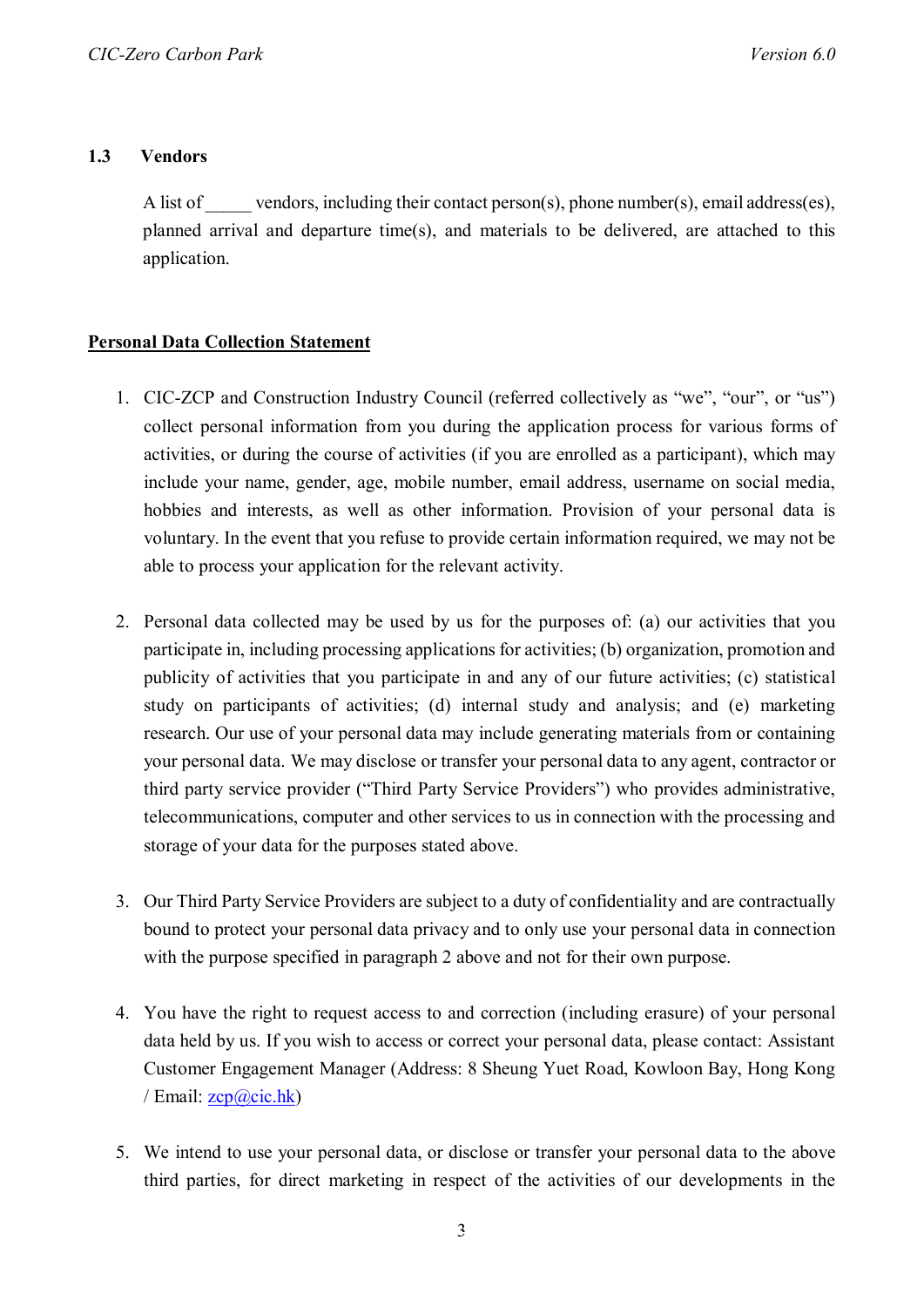construction industry. Should you find such use of your personal data unacceptable, please indicate your objection before signing the activities and event registration by ticking the boxes.

- $\Box$  I do not wish to receive any information from the CIC-ZCP and Construction Industry Council in relation to its activities or developments in the construction industry
- $\Box$  I object to the propose use of my personal data in direct marketing.

#### **Declaration**

I, the undersigned, hereby declare and confirm that:

- (a) I am duly authorised to submit this application for and on behalf of the Organiser;
- (b) I have read and understand all the terms and conditions referred to in the CIC-ZCP Facility Booking brochure, together with the Personal Data Collection Statement, and hereby undertake and acknowledge personally and on behalf of the applicant / Organiser that the terms and conditions will become binding on the Organiser once this application is accepted by the CIC-ZCP and notified to us by email; and
- (c) All the information submitted or to be submitted to the CIC-ZCP in support of this application is true, complete, valid and up to date and I undertake to submit further information in respect of any changes or inaccuracies at any time hereafter.

I understand that I may be personally liable for any false or inaccurate information provided with this application or that I have acted outside the scope of my authorisation.

Signature (on behalf of the Organiser)

Name:

Position:

Date:

The completed form should be emailed to  $zcp@cic.hk$